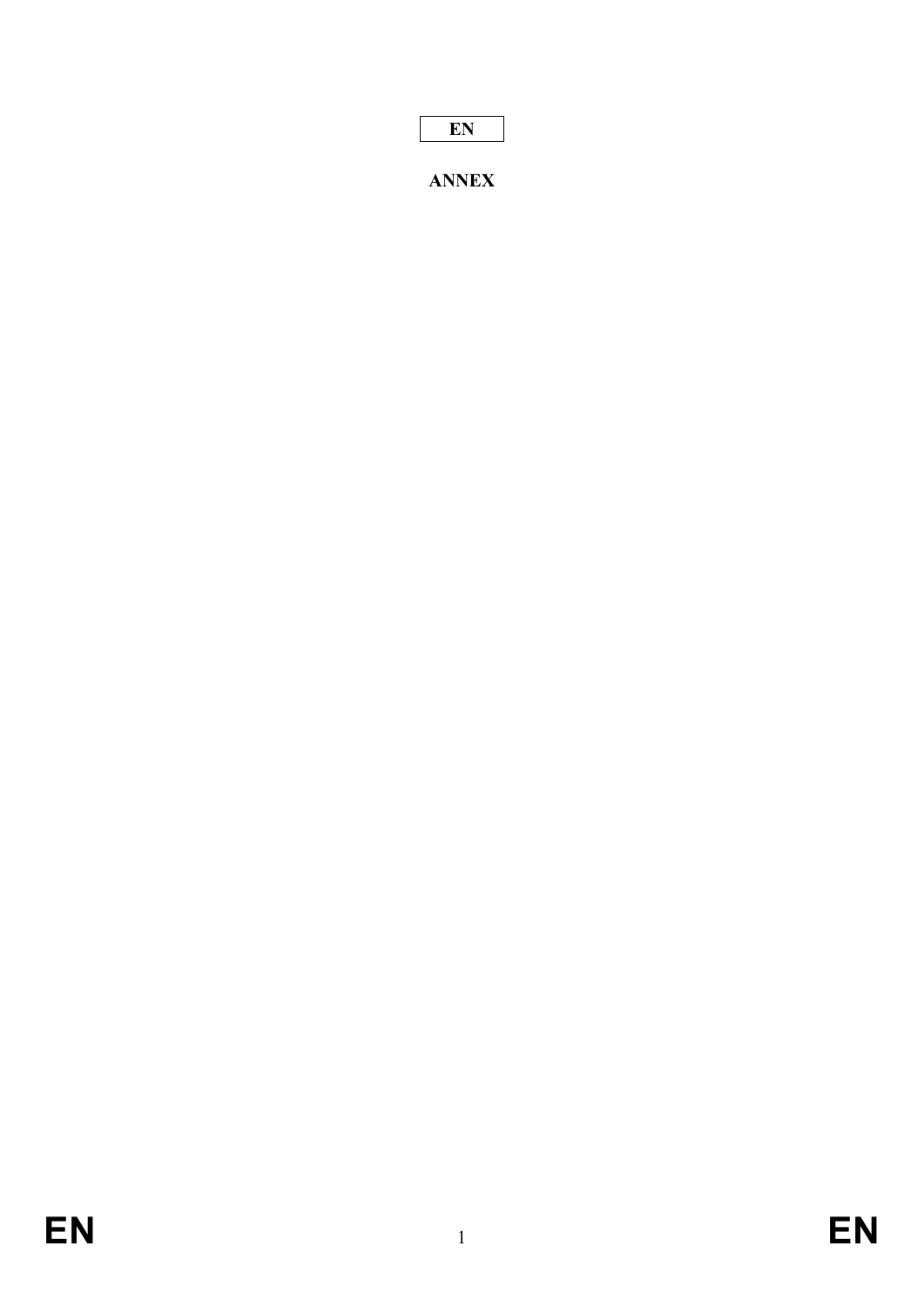#### **ANNEX**

#### **to**

## **COMMISSION DECISION**

#### **on the adoption of the work programme for 2017 in the field of nuclear energy**

#### **Work Programme for 2017**

#### *1.1. Introduction*

On the basis of the objectives given in Commission Regulation (Euratom) No 302/2005 of 8 February 2005 on the application of Euratom safeguards (OJ L 54, 28.2.2005, p. 1) – Task resulting from specific powers directly conferred on the Commission by the Euratom Treaty under Chapter VII and Article 174 thereof, Article 9(3) of Council Directive 2009/71/Euratom of 25 June 2009, and Article 14(3) of Council Directive 2011/70/Euratom of 19 July 2011, this work programme contains the actions to be financed and the budget breakdown for 2017 as follows:

- for grants (implemented under direct management) (1.2): n/a

- for prices (implemented under direct management) (1.3): n/a

- for contracts (implemented under direct management) (1.4): EUR 26 850 000

- for actions implemented under indirect management (1.5): n/a

- for financial instruments (1.6): n/a

- for other actions (1.7): n/a

## *1.2. Grants*

Not applicable.

## *1.3. Prices*

Not applicable.

## *1.4. Contracts*

The overall budgetary allocation reserved for procurement contracts in 2017 amounts to EUR 26 850 000.

*1.4.1. Nuclear safeguards*

Legal basis

Commission Regulation (Euratom) No 302/2005 of 8 February 2005 on the application of Euratom safeguards (OJ L 54, 28.2.2005, p. 1).

Task resulting from specific powers directly conferred on the Commission by the Euratom Treaty under Chapter VII and Article 174.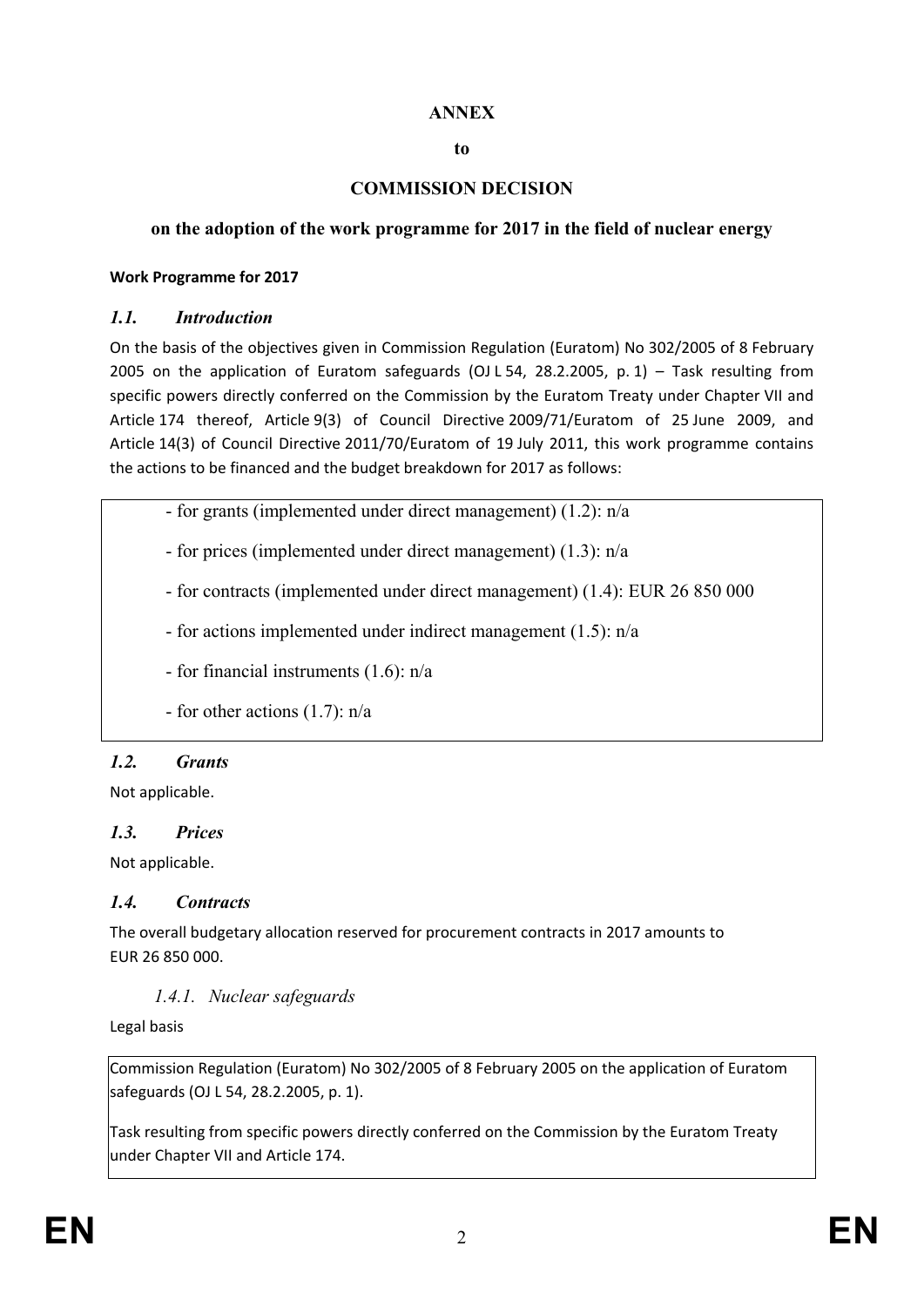Reference acts:

Verification agreements between the Community, the non-nuclear-weapon Member States and the International Atomic Energy Agency.

Tripartite agreement between the Community, the United Kingdom and the International Atomic Energy Agency.

Tripartite agreement between the Community, France and the International Atomic Energy Agency.

Cooperation agreements between the Community and non-Community countries such as the United States, Canada and Australia.

Commission Communication of 24 March 1992 to the Council and to the European Parliament concerning a Commission decision on the implementation of on-site laboratories for verification analysis of safeguards samples [SEC(92) 515 final].

Budget line

32 03 01 Nuclear safeguards

Subject matter of the contracts envisaged (*study / technical assistance / evaluation / survey / IT / communication services, etc.*)

The service contracts of Directorates D  $\&$  E of DG ENER are generally for the provision of services and the purchase of data, supplies or nuclear material and for nuclear studies. The appropriations covered by the work programme may also be used to pay default interest in accordance with Article 92 of the Financial Regulation.

Nuclear expenditure comprises, in particular, expenditure relating to on-the-spot inspections relating to safeguards and the training of inspectors, purchases of equipment, services and specific work, expenditure on the decommissioning of Euratom equipment in nuclear power stations, and radiation protection expenditure.

Nuclear expenditure also includes expenditure relating to the physical and chemical monitoring of nuclear material and the purchase of monitoring equipment and its maintenance.

These appropriations cover, in particular, contracts for:

the purchase of monitoring and control equipment such as nuclear-specific detectors, cameras, videos, batteries, data storage units, servers, small replacement equipment, data transmission systems and electronic seals,

the purchase of computer equipment, specific software and hardware, the replacement of obsolete software and hardware, extensions to guarantees for specific computer equipment and the development of specific hardware,

the maintenance, decontamination, waste disposal and calibration of specific monitoring and control equipment,

the maintenance of hardware and specific computer applications,

the testing of new computer applications,

nuclear studies.

The actions will be contracts involving either existing framework contracts or a tender procedure.

Article 6 of Regulation (Euratom) No 302/2005 provides as follows: 'The Commission shall reimburse operators the cost of special services provided for in the particular safeguard provisions or which arise from a special request by the Commission or the inspectors and on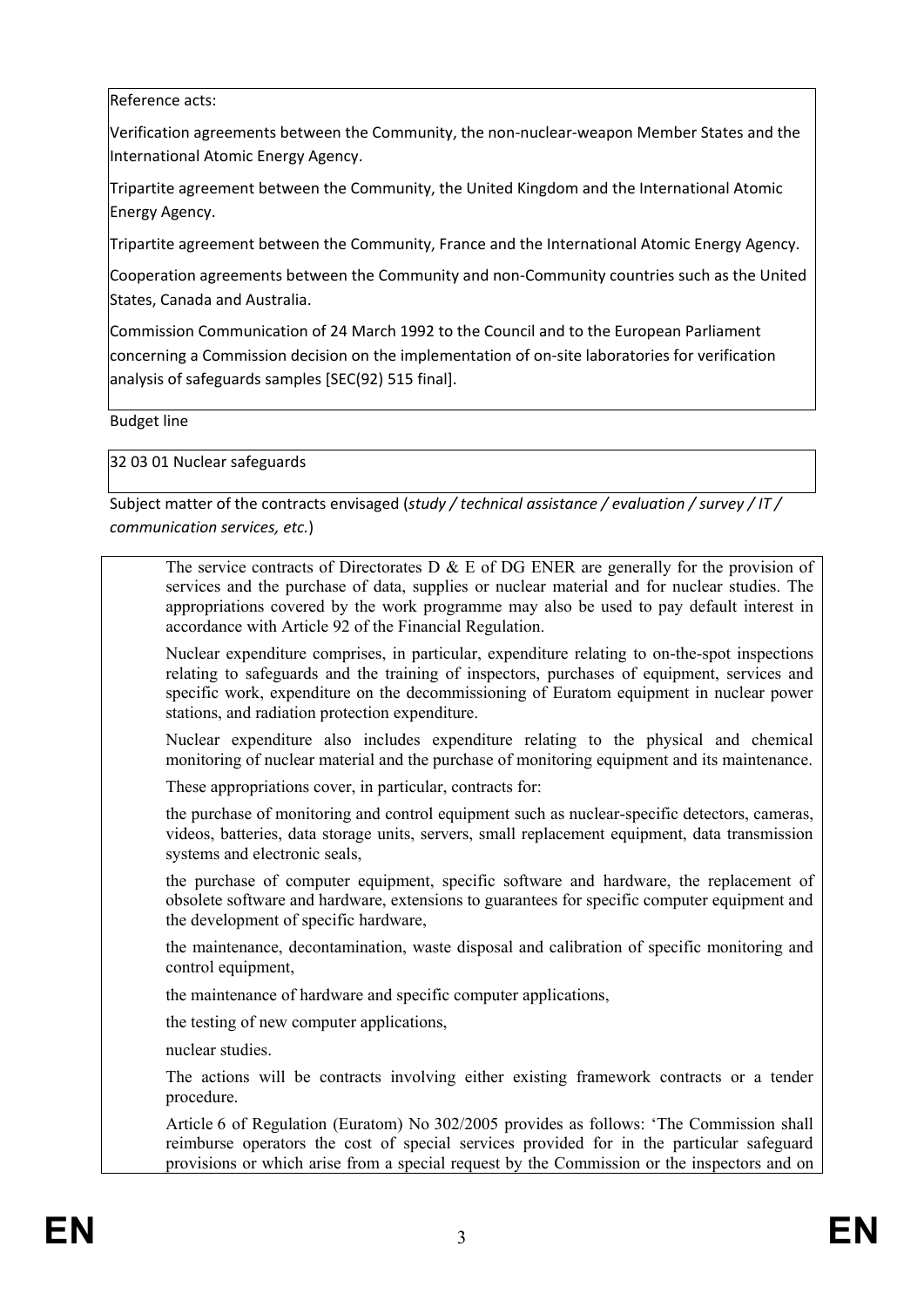the basis of an agreed estimate. The extent of and procedures for the reimbursement will be fixed by mutual agreement between the parties concerned and will be reviewed periodically as necessary.'

These reimbursements are not, strictly speaking, contracts but are intended to pay operators for certain contracts which they alone are authorised to conclude, having regard to the applicable national law (see Legal Service Note of 10 October 2003, Adonis 15580).

Type of contract (*new framework contract / direct contract / specific contract based on an existing framework contract / contract renewal*) and type of procurement (*service/supply/works*)

| Type                      | <b>Number</b>                             | Indicative | End date for        |
|---------------------------|-------------------------------------------|------------|---------------------|
|                           |                                           | amount     | contracting         |
|                           |                                           |            |                     |
| Specific contract under a | Supplies (5), Provision of services (17)  | 4 870 000  | Q1(1), Q2(11),      |
| framework contract        |                                           |            | Q3(10)              |
|                           |                                           |            |                     |
| Tender procedure          | Supplies (4), Operational project (1),    | 4 173 000  | Q1(1), Q2(3),       |
|                           | Provision of services (4)                 |            | $Q3(3)$ , $Q4(2)$   |
|                           |                                           |            |                     |
| Administrative            | Inspection (1), Operational projects (6), | 14 707 000 | $Q1(5)$ , $Q2(1)$ , |
| agreement/other case      | Provision of services (8)                 |            | $Q3(4)$ , $Q4(5)$   |
| and Article $6(*1)$       |                                           |            |                     |
|                           |                                           |            |                     |
|                           |                                           |            |                     |

Q1: first quarter, Q2: second quarter, Q3: third quarter, Q4: fourth quarter,

\*1 : Art. 6: It is installed by operators directly on the plant site and covered by the legal basis.

Total amount

EUR 23 750 000

## *1.4.2. Nuclear safety and radiation protection*

Legal basis

Task resulting from specific powers directly conferred on the Commission by the Euratom Treaty under Chapter VII and Article 174.

Budget line

32 03 02 Nuclear safety and radiation protection

Subject matter of the contracts envisaged (*study / technical assistance / evaluation / survey / IT / communication services, etc.*)

The service contracts of Directorates D  $\&$  E of DG ENER are generally for the provision of services and the purchase of data, supplies or nuclear material and for nuclear studies. The appropriations covered by the work programme may also be used to pay default interest in accordance with Article 92 of the Financial Regulation.

The expenditure includes expenditure on nuclear safety and security and expenditure on radiation protection.

These appropriations cover, in particular, contracts for: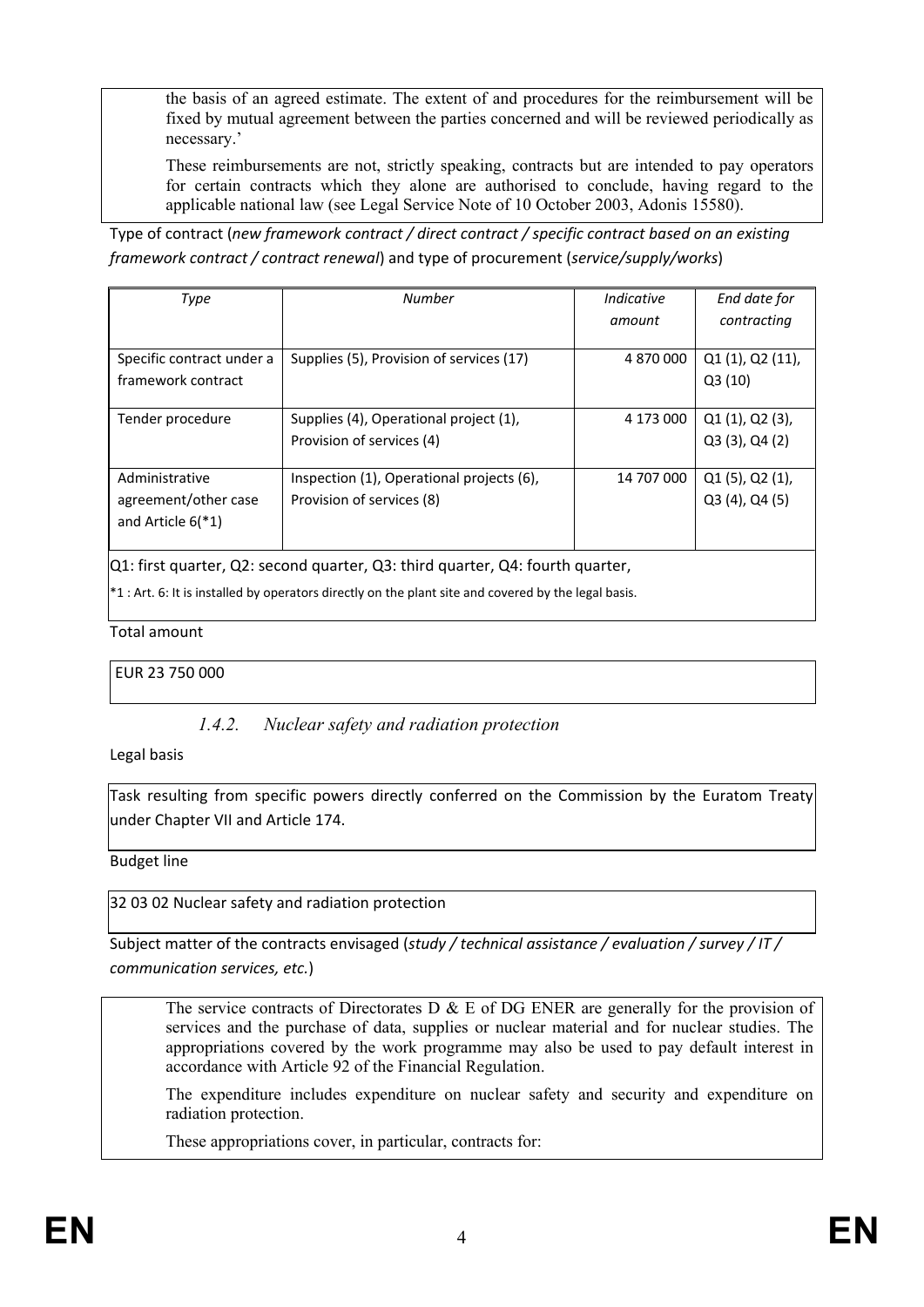the purchase of small replacement equipment and data transmission systems,

the purchase of computer equipment, specific software and hardware, the replacement of obsolete software and hardware, extensions to guarantees for specific computer equipment and the development of specific hardware,

the maintenance of hardware and specific computer applications,

the testing of new computer applications,

nuclear studies.

The actions will be contracts involving either existing framework contracts or a tender procedure.

They also cover expenditure incurred by the Commission in collecting and processing information of all kinds needed for the analysis, definition, promotion, monitoring, evaluation and implementation of the common policy on nuclear safety and security, particularly in the new Member States, and for the policy on decommissioning.

Lastly, they cover expenditure on radiation protection, i.e. measures and actions relating to monitoring and protection against the effects of radiation, and are aimed at helping to protect the population and the environment against the dangers of ionising radiation and radioactive substances, as well as expenditure on the establishment and operation of a corps of inspectors to check protection against ionising radiation in the Member States.

Type of contract (*new framework contract / direct contract / specific contract based on an existing framework contract / contract renewal*) and type of procurement (*service/supply/works*)

| Type              | Number                                             | Indicative amount | Date of conclu  |
|-------------------|----------------------------------------------------|-------------------|-----------------|
|                   |                                                    |                   | of contract     |
| Specific contract | Supplies (1), Operational project (1), Provision   | 1 432 000         | Q1 (1), Q2 (2), |
| under a framework | of services (4)                                    |                   | Q3 (1), Q4 (2)  |
| contract          |                                                    |                   |                 |
| Tender procedure  | Operational project (1), Provision of services (3) | 1 398 000         | Q2(2), Q3(1)    |
|                   |                                                    |                   | Q4(1)           |
| Administrative    | Inspection (1), Operational project (1)            | 270 000           | Q1(2)           |
| agreement with    |                                                    |                   |                 |
| JRC/Other cases   |                                                    |                   |                 |
| including on-site |                                                    |                   |                 |
| inspections (see  |                                                    |                   |                 |
| Article 35(2)     |                                                    |                   |                 |
| Euratom Treaty)   |                                                    |                   |                 |

Total amount

EUR 3 100 000